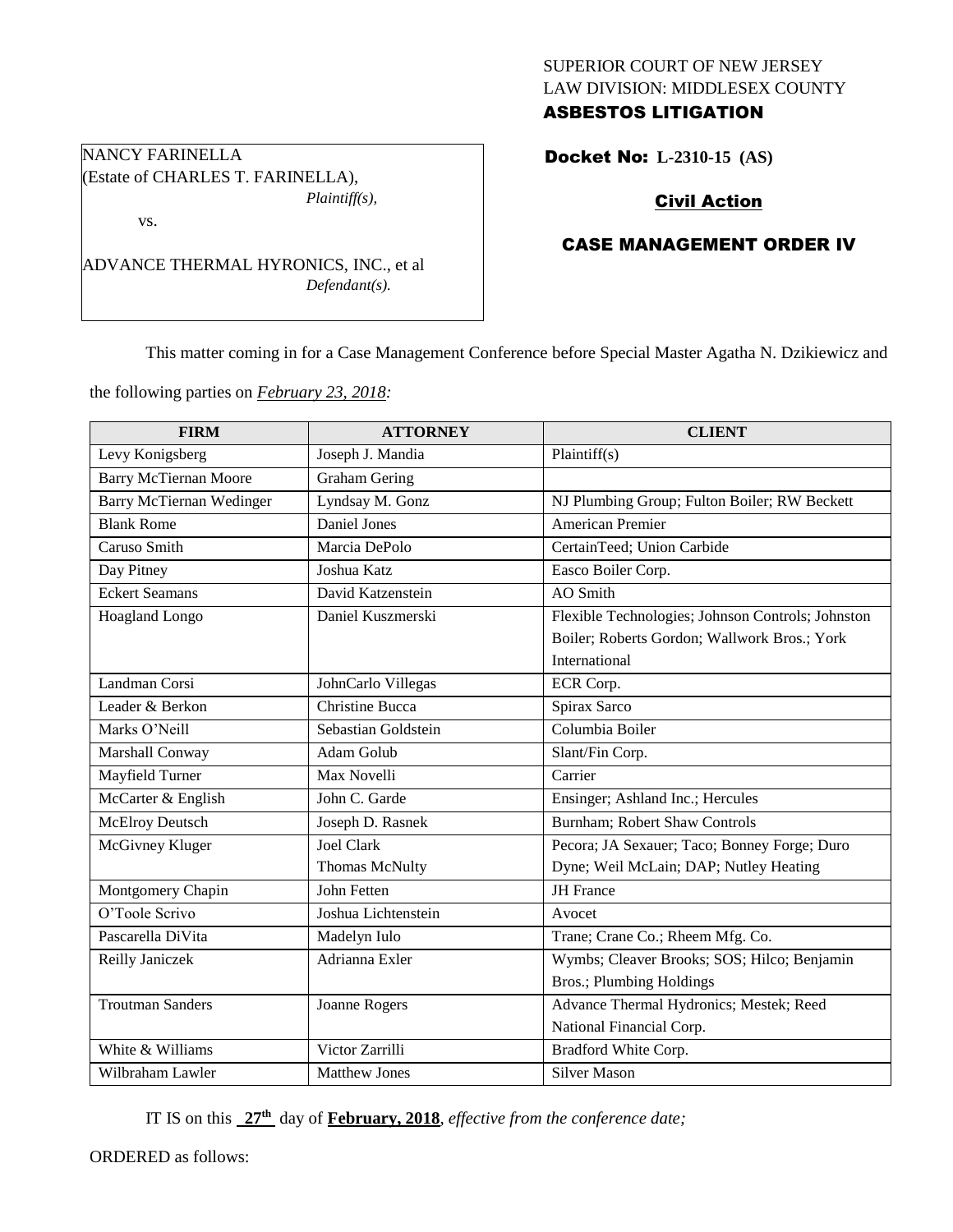Counsel receiving this Order through computerized electronic medium (E-Mail) shall be deemed by the court to have received a copy of the filed original court document. Any document served pursuant to this Order shall be deemed to be served by mail pursuant to *R*.1:5-2.

## **DISCOVERY**

| June 29, 2018 | Plaintiff and defendants shall respond to supplemental discovery by this date. |  |
|---------------|--------------------------------------------------------------------------------|--|
|               |                                                                                |  |

- August 31, 2018 Fact discovery, including depositions, shall be completed by this date. Plaintiff's counsel shall contact the Special Master within one week of this deadline if all fact discovery is not completed.
- September 28, 2018 Depositions of corporate representatives shall be completed by this date.

## **EARLY SETTLEMENT**

December 14, 2018 Settlement demands shall be served on all counsel and the Special Master by this date.

### **SUMMARY JUDGMENT MOTION PRACTICE**

- October 26, 2018 Plaintiff's counsel shall advise, in writing, of intent not to oppose motions by this date.
- November 9, 2018 Summary judgment motions shall be filed no later than this date.
- December 7, 2018 Last return date for summary judgment motions.

#### **MEDICAL DEFENSE**

- October 31, 2018 Plaintiff shall serve medical expert reports by this date.
- October 31, 2018 Upon request by defense counsel, plaintiff is to arrange for the transfer of pathology specimens and x-rays, if any, by this date.

January 31, 2019 Defendants shall identify its medical experts and serve medical reports, if any, by this date. **In addition, defendants shall notify plaintiff's counsel (as well as all counsel of record) of a joinder in an expert medical defense by this date.**

#### **LIABILITY EXPERT REPORTS**

- October 31, 2018 Plaintiff shall identify its liability experts and serve liability expert reports or a certified expert statement by this date or waive any opportunity to rely on liability expert testimony.
- January 31, 2019 Defendants shall identify its liability experts and serve liability expert reports, if any, by this date or waive any opportunity to rely on liability expert testimony.

#### **ECONOMIST EXPERT REPORTS**

- October 31, 2018 Plaintiff shall identify its expert economists and serve expert economist report(s), if any, by this date or waive any opportunity to rely on economic expert testimony.
- January 31, 2019 Defendants shall identify its expert economists and serve expert economist report(s), if any, by this date or waive any opportunity to rely on economic expert testimony.

 $\_$  ,  $\_$  ,  $\_$  ,  $\_$  ,  $\_$  ,  $\_$  ,  $\_$  ,  $\_$  ,  $\_$  ,  $\_$  ,  $\_$  ,  $\_$  ,  $\_$  ,  $\_$  ,  $\_$  ,  $\_$  ,  $\_$  ,  $\_$  ,  $\_$  ,  $\_$  ,  $\_$  ,  $\_$  ,  $\_$  ,  $\_$  ,  $\_$  ,  $\_$  ,  $\_$  ,  $\_$  ,  $\_$  ,  $\_$  ,  $\_$  ,  $\_$  ,  $\_$  ,  $\_$  ,  $\_$  ,  $\_$  ,  $\_$  ,